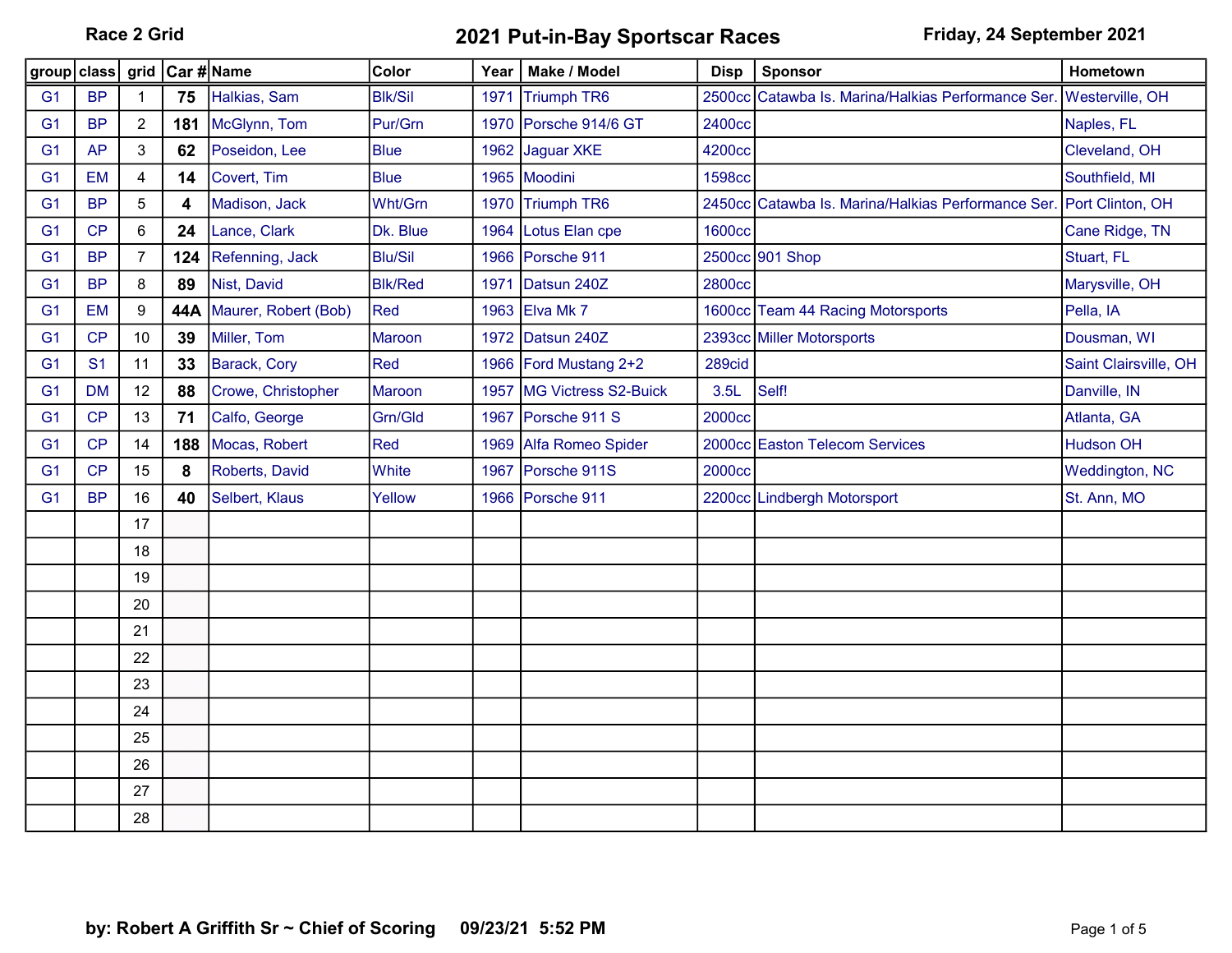Race 2 Grid **2021 Put-in-Bay Sportscar Races** Friday, 24 September 2021

| group class grid Car # Name |                |                |                |                       | Color           | Year ∣ | Make / Model              | <b>Disp</b>   | <b>Sponsor</b>                                    | Hometown              |
|-----------------------------|----------------|----------------|----------------|-----------------------|-----------------|--------|---------------------------|---------------|---------------------------------------------------|-----------------------|
| G <sub>2</sub>              | EP             | 1              | 97             | Vapaa, Stefan         | Yellow          | 1968   | Saab Sonett V4/rdstr      | <b>1500cc</b> |                                                   | Wilmington, DE        |
| G2                          | <b>S3</b>      | $\overline{c}$ | 11             | Limber, Greg          | Lt. Green       |        | 1971 IVW Beetle           |               | 1600cc Arbor Inn. Farmers insurance, Spectro Oils | Elyria, OH            |
| G <sub>2</sub>              | <b>DP</b>      | 3              | 601            | Gurolnick, Rick       | <b>Ivory</b>    |        | 1960 Porsche 356 Rdstr    | <b>1600cc</b> |                                                   | Hawthorn Woods, IL    |
| G <sub>2</sub>              | <b>S2</b>      | 4              | 22             | Petrone, John         | White           | 1967   | Volvo 122S                |               | 1800cc The Arbor Inn at Put-in-Bay                | Willowick, OH         |
| G <sub>2</sub>              | EP             | 5              | 96             | School, David         | Yellow          |        | 1972 Saab Sonett          | <b>1698cc</b> |                                                   | Malone, WI            |
| G <sub>2</sub>              | <b>DP</b>      | 6              | 68             | <b>Warner, Thomas</b> | Yellow          | 1959   | Porsche 356A cpe          |               | 1620cc World Resource Solutions Corp.             | Delaware, OH          |
| G <sub>2</sub>              | EP             | 7              | $\overline{7}$ | School, Mark          | White           | 1971   | <b>Saab Sonett</b>        | <b>1698cc</b> |                                                   | Appleton, WI          |
| G <sub>2</sub>              | EP             | 8              | 824            | Sukey, Jason          | White           | 1971   | Triumph GT6               |               | 1998cc JS Performance Motoring, LLC               | Amherst, OH           |
| G <sub>2</sub>              | <b>S3</b>      | 9              | 27             | Roberts, Pete         | Red             | 1966   | <b>Ford Cortina GT/TC</b> | 1558cc ME     |                                                   | Reynoldsburg, OH      |
| G <sub>2</sub>              | EP             | 10             | 197            | Lynch, Brian          | Orange          |        | 1974 Saab Sonett          | <b>1700cc</b> |                                                   | <b>Warrenville IL</b> |
| G <sub>2</sub>              | S <sub>3</sub> | 11             | 67             | Reall, Jack           | Red/Gray        |        | 1964 Morris Cooper S/GT5  |               | 1310cc Reall Racing                               | Sunbury, OH           |
| G <sub>2</sub>              | X(CP)          | 12             | 48             | Selbert, Klaus'       | Yellow          |        | 1968 Porsche 911          | 1991cc        |                                                   | St. Ann, MO           |
| G <sub>2</sub>              | <b>FM</b>      | 13             | 69             | Ross, Malcolm         | <b>Blu/Yel</b>  | 1957   | <b>Lotus Eleven</b>       | 1100cc        |                                                   | Columbus, OH          |
| G <sub>2</sub>              | <b>FM</b>      | 14             | 6              | Morgan, Ray           | <b>Yel/Blue</b> |        | 1964 Merlyn Mk 6          |               | 1294cc Vintage Motorcar Restorations              | Jasper, GA            |
| G <sub>2</sub>              | <b>DP</b>      | 15             | 144            | Dredge, Bill          | Dk. Blue        |        | 1961 Austin Healey 3000   | 3000cc        |                                                   | Mequon, WI            |
| G <sub>2</sub>              | EP             | 16             | $\mathbf{2}$   | Stanford, John        | <b>Silver</b>   |        | 1965 Turner Mk III        | <b>1498cc</b> |                                                   | Leo, IN               |
| G <sub>2</sub>              | <b>FM</b>      | 17             | 36             | Wilson, Paul          | White           |        | 1957 Elva Mark II         | <b>1220cc</b> |                                                   | Fairfield, VA         |
| G <sub>2</sub>              | <b>S2</b>      | 18             | 31             | Coffin, Robert        | <b>Blue</b>     |        | 1973 Mazda RX3            | 1300R         | <b>Tristram's Garage</b>                          | Dobson, NC            |
| G <sub>2</sub>              | <b>S3</b>      | 19             | 44             | Nist, Ron             | Red             |        | 1964 Mini Cooper S/GT5    |               | 1071cc Pigg Brothers Garage                       | Delaware, OH          |
|                             |                | 20             |                |                       |                 |        |                           |               |                                                   |                       |
|                             |                | 21             |                |                       |                 |        |                           |               |                                                   |                       |
|                             |                | 22             |                |                       |                 |        |                           |               |                                                   |                       |
|                             |                | 23             |                |                       |                 |        |                           |               |                                                   |                       |
|                             |                | 24             |                |                       |                 |        |                           |               |                                                   |                       |
|                             |                | 25             |                |                       |                 |        |                           |               |                                                   |                       |
|                             |                | 26             |                |                       |                 |        |                           |               |                                                   |                       |
|                             |                | 27             |                |                       |                 |        |                           |               |                                                   |                       |
|                             |                | 28             |                |                       |                 |        |                           |               |                                                   |                       |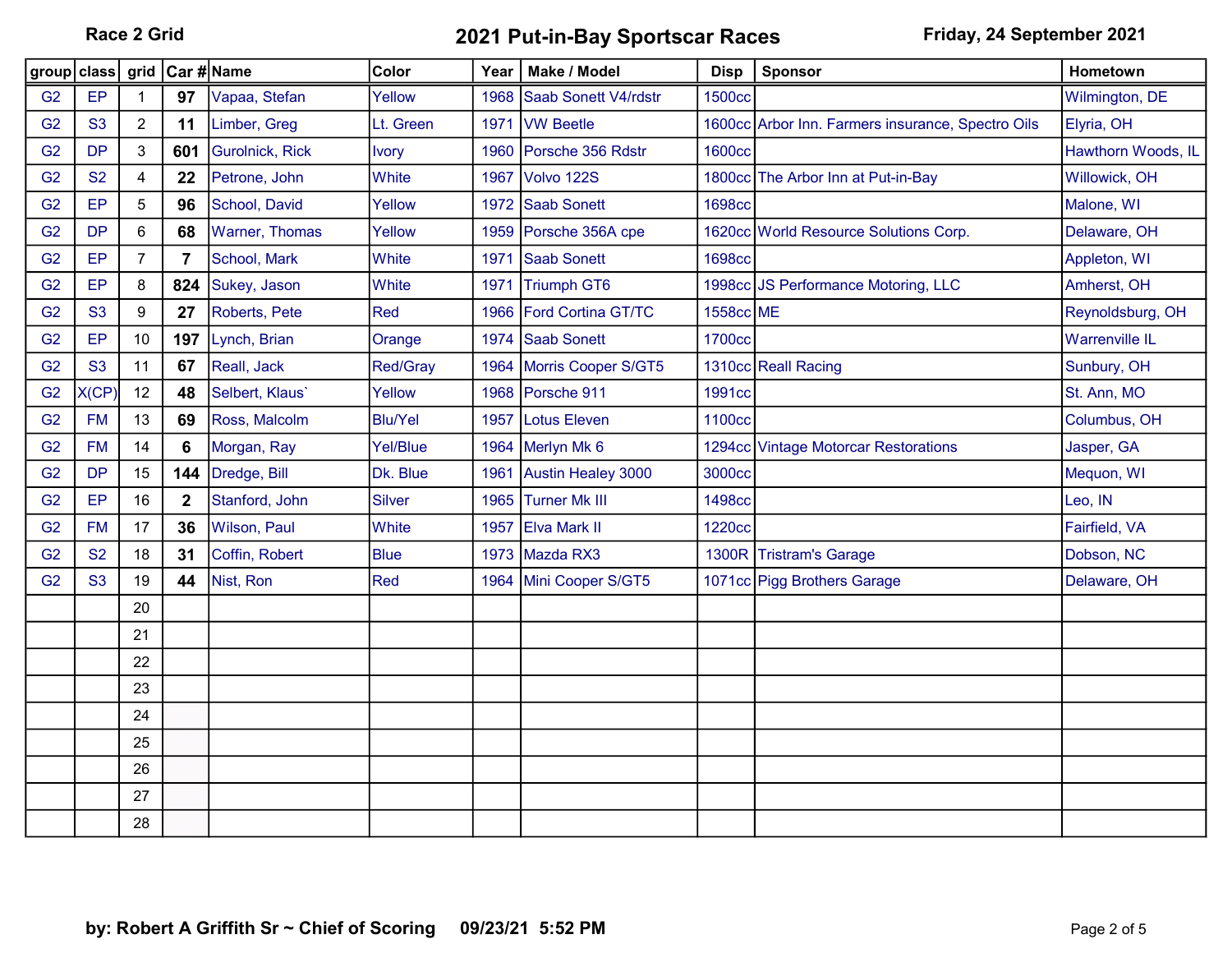Race 2 Grid **2021 Put-in-Bay Sportscar Races** Friday, 24 September 2021

| group          | class     | grid                    | Car #∣Name |                        | Color          | Year | Make / Model                | <b>Disp</b>    | Sponsor                          | Hometown            |
|----------------|-----------|-------------------------|------------|------------------------|----------------|------|-----------------------------|----------------|----------------------------------|---------------------|
| G <sub>3</sub> | <b>FP</b> | 1                       | 10         | Henry, Sean            | Green          | 1973 | <b>Triumph Spitfire</b>     | <b>1500cc</b>  |                                  | Marysville, OH      |
| G <sub>3</sub> | <b>GM</b> | $\overline{2}$          | 283        | <b>Byrnes, Kurt</b>    | <b>Black</b>   | 1951 | MG TD 1350                  | 1350cc         |                                  | Pittsburgh, PA      |
| G <sub>3</sub> | <b>GM</b> | 3                       | 118        | Lekanka, Mark          | Red            |      | 1952 MGTD                   | 1460cc         |                                  | Put in Bay, OH      |
| G <sub>3</sub> | <b>GM</b> | $\overline{\mathbf{4}}$ | 776        | Ford, Manley           | <b>Blue</b>    |      | 1952 MG TD                  | <b>1500cc</b>  |                                  | Middleville, MI     |
| G <sub>3</sub> | <b>FP</b> | 5                       | 151        | Kansa, Robert          | Yellow         |      | 1960 AH Sebring Sprite      | 1275cc various |                                  | Akron, OH           |
| G <sub>3</sub> | <b>S4</b> | 6                       | 997        | McConnell, Randy       | Grn/Wht        |      | 1962 AUSTIN Cooper          |                | 1275cc S&M MINIS                 | Lakewood, CO        |
| G <sub>3</sub> | <b>GM</b> | $\overline{7}$          | 148        | Gibson, David          | Alloy/Red      |      | 1958 VAY Special            |                | 1275cc Prestige Worldwide FB LLC | Fredericksburg, VA  |
| G <sub>3</sub> | <b>FP</b> | 8                       | 81         | Sukey, Marty           | White          | 1964 | <b>Triumph Spitfire</b>     | 1296cc         | <b>Team Sukey Triumphs</b>       | Grafton, OH         |
| G <sub>3</sub> | <b>FP</b> | 9                       | 77         | Vogel, Jim             | Red            |      | 1966   MG Midget            |                | 1275cc Deb Vogel                 | Tallmadge, OH       |
| G <sub>3</sub> | <b>FP</b> | 10                      | 344        | Pettenski, Nik         | White          |      | 1959   AH Sprite            | 1275cc         |                                  | Put in Bay, OH      |
| G <sub>3</sub> | FP/2      | 11                      | 98         | Polimeni, Ronald       | Green          | 1959 | Volvo PV-544                |                | 1800cc Odyssey House             | Capon Bridge, WV    |
| G <sub>3</sub> | <b>FP</b> | 12                      | 64         | Sopher, Terry          | Red/Sil        | 1964 | <b>Triumph Spitfire</b>     | <b>1296cc</b>  |                                  | Jacksonville, Fl    |
| G <sub>3</sub> | <b>FP</b> | 13                      | 94         | Goodwin, Carl          | <b>Blue</b>    | 1962 | <b>Austin Healey Sprite</b> | 1275cc         |                                  | Novelty, OH         |
| G <sub>3</sub> | FP/2      | 14                      | 153        | Babb, Brad             | Yellow         |      | 1966 Sunbeam Alpine         |                | 1725cc M&B Motorsports           | Whitehouse, OH      |
| G <sub>3</sub> | <b>FP</b> | 15                      | 26         | Smith, Larry           | <b>Blue</b>    |      | 1962 MG Midget              |                | 1275cc Blue Tarp Racing          | Richmond, VA        |
| G <sub>3</sub> | FP/2      | 16                      | 38         | Oesterle, Dale         | Yellow         | 1962 | <b>Triumph Spitfire</b>     | 1450cc         |                                  | Powell, OH          |
| G <sub>3</sub> | <b>S4</b> | 17                      | 191        | Thomas, Will           | <b>Maroon</b>  |      | 1965 Austin Mini Cooper     |                | 1275cc GMT Racing                | New Fairfield, CT   |
| G <sub>3</sub> | <b>FP</b> | 18                      | 53         | Smith, David           | Red            | 1959 | <b>Austin Healey Sprite</b> |                | 1275cc Small bore racing         | Carlisle, PA        |
| G <sub>3</sub> | <b>FP</b> | 19                      | 54         | <b>Tirkala, Ferenc</b> | White          | 1971 | <b>Triumph Spitfire</b>     | <b>1296cc</b>  |                                  | Covington, KY       |
| G <sub>3</sub> | FP/2      | 20                      | 02         | Reichert, Michael      | White          | 1972 | Fiat 124 Spider             | <b>1600cc</b>  |                                  | Put in Bay, OH      |
| G <sub>3</sub> | FP/2      | 21                      | 70         | Anderson, David        | White          | 1963 | Sunbeam Alpine              | 1767cc         |                                  | Rochester Hills, MI |
| G <sub>3</sub> | FP/2      | 22                      | 284        | Schnabel, J. Richard   | White          | 1961 | MG A, Mark II               |                | 1622cc Purple Patch Motorsports  | Waynesville, NC     |
| G <sub>3</sub> | FP/2      | 23                      | 194        | Shafer, Craig          | Green          |      | 1959 MG A                   | 1600cc none    |                                  | Somerset, PA        |
| G <sub>3</sub> | <b>S4</b> | 24                      | <b>8X</b>  | Christ, Thomas         | <b>Blu/Yel</b> | 1964 | <b>Austin Mini Clubman</b>  | 1275cc         |                                  | Columbus, OH        |
|                |           | 25                      |            |                        |                |      |                             |                |                                  |                     |
|                |           | 26                      |            |                        |                |      |                             |                |                                  |                     |
|                |           | 27                      |            |                        |                |      |                             |                |                                  |                     |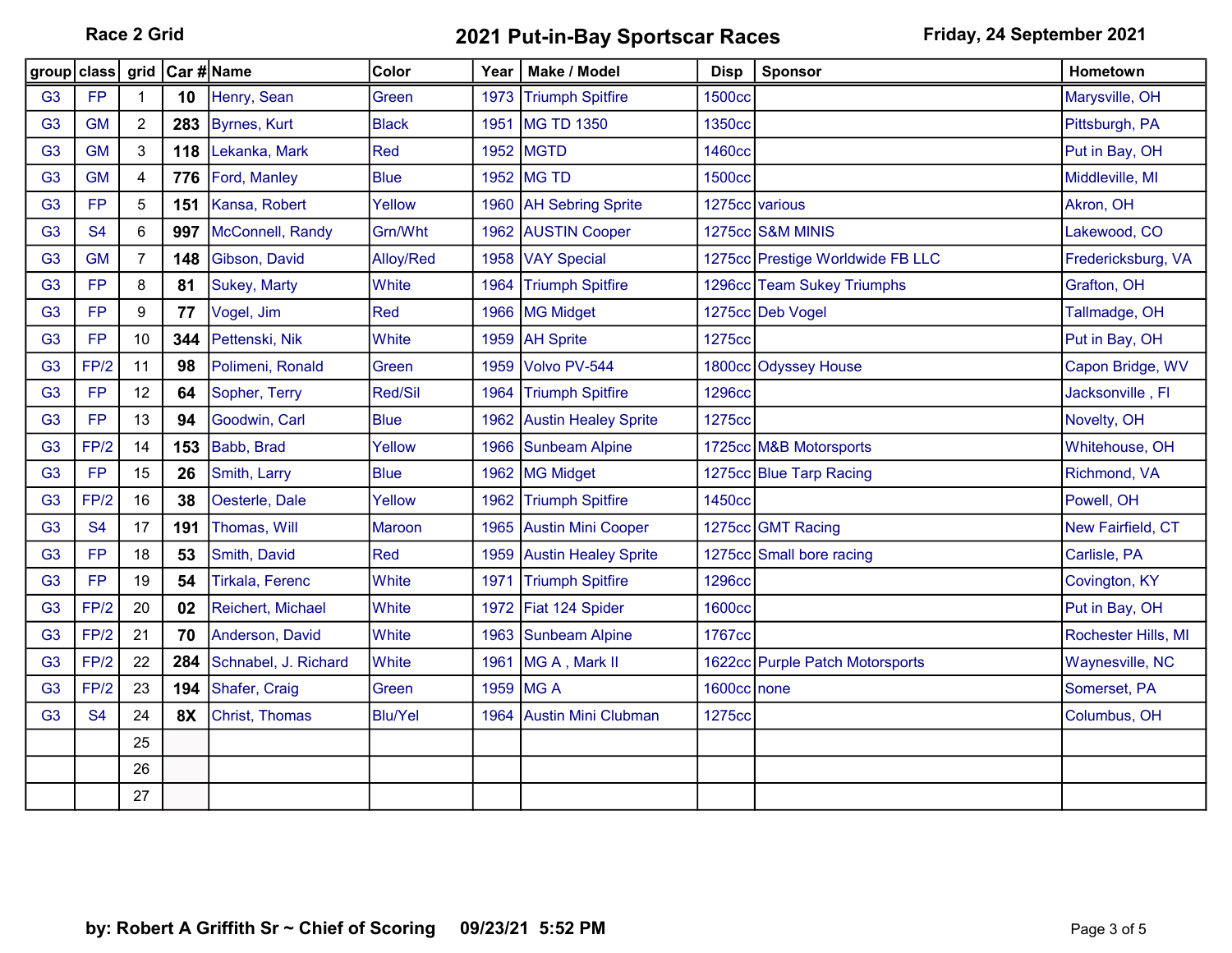Race 2 Grid **2021 Put-in-Bay Sportscar Races** Friday, 24 September 2021

| group   class  |           |                | grid Car #Name |                     | Color        | Year | Make / Model                     | <b>Disp</b>   | Sponsor                                                        | Hometown                    |
|----------------|-----------|----------------|----------------|---------------------|--------------|------|----------------------------------|---------------|----------------------------------------------------------------|-----------------------------|
| G <sub>4</sub> | <b>HP</b> | $\mathbf 1$    | 61             | Petkovic, Joseph    | White        | 1961 | <b>Austin Healey Sprite</b>      | <b>948cc</b>  |                                                                | <b>Highland Heights, OH</b> |
| G <sub>4</sub> | <b>HP</b> | $\overline{2}$ | 9              | Kelly, Don          | <b>Blue</b>  | 1961 | <b>Austin Healey Sprite Mk I</b> | <b>948cc</b>  |                                                                | Rapid City, MI              |
| G <sub>4</sub> | <b>GP</b> | 3              | 17             | Besst, Scott        | Yel/Blk      |      | 1959 Morgan 4/4                  |               | 1368cc Malvernlane Vintage                                     | New Orleans, La             |
| G <sub>4</sub> | <b>GP</b> | 4              | 73             | Besst, James        | Grn/Gld      |      | 1958 Morgan 4/4                  | <b>1340cc</b> |                                                                | Grove City, OH              |
| G <sub>4</sub> | HM        | $\mathbf 5$    | 675            | Clemens, Kevin      | Red          |      | 1956 Jabro 750                   |               | 750cc HMOD                                                     | Warwick, RI                 |
| G <sub>4</sub> | <b>S5</b> | 6              | 60             | Payne, Ken'         | Green        |      | 1960 Saab 93                     | <b>850cc</b>  | TOM COX/Vintage SAAB Racing Group                              | Simpsonville, SC            |
| G <sub>4</sub> | <b>S5</b> | $\overline{7}$ | 93             | Winker, Tim         | <b>Black</b> |      | 1960 Saab 93F                    |               | 850cc Vintage Ice And Gravel Rallye Racing Associa Saginaw, MN |                             |
| G <sub>4</sub> | HM        | 8              | 91             | Campbell, Richard   | Red          |      | 1959 Voigt/Crosley               | <b>750cc</b>  |                                                                | Larchmont, NY               |
| G <sub>4</sub> | <b>HM</b> | 9              | 57             | Vapaa, Stefan'      | White        | 1959 | Saab Quantum Two                 | <b>750cc</b>  |                                                                | Wilmington, DE              |
| G <sub>4</sub> | <b>HM</b> | 10             | 99             | Marquardt, Kurt     | Wht/Grn      |      | 1957 Jabro Saab                  | <b>850cc</b>  |                                                                | South Bend, IN              |
| G <sub>4</sub> | HP        | 11             | 417            | Brown, Richard      | Red/Wht      |      | 1960 Austin Healey Sprite        | <b>998cc</b>  |                                                                | Hampton Bays, NY            |
| G <sub>4</sub> | <b>S5</b> | 12             | 251            | Christ Sr., Charles | Orange       |      | 1960 Saab 93F                    | <b>850cc</b>  | <b>Tomte Racing</b>                                            | Orwigsburg, PA              |
|                |           | 13             |                |                     |              |      |                                  |               |                                                                |                             |
|                |           | 14             |                |                     |              |      |                                  |               |                                                                |                             |
|                |           | 15             |                |                     |              |      |                                  |               |                                                                |                             |
|                |           | 16             |                |                     |              |      |                                  |               |                                                                |                             |
|                |           | 17             |                |                     |              |      |                                  |               |                                                                |                             |
|                |           | 18             |                |                     |              |      |                                  |               |                                                                |                             |
|                |           | 19             |                |                     |              |      |                                  |               |                                                                |                             |
|                |           | 20             |                |                     |              |      |                                  |               |                                                                |                             |
|                |           | 21             |                |                     |              |      |                                  |               |                                                                |                             |
|                |           | 22             |                |                     |              |      |                                  |               |                                                                |                             |
|                |           | 23             |                |                     |              |      |                                  |               |                                                                |                             |
|                |           | 24             |                |                     |              |      |                                  |               |                                                                |                             |
|                |           | 25             |                |                     |              |      |                                  |               |                                                                |                             |
|                |           | 26             |                |                     |              |      |                                  |               |                                                                |                             |
|                |           | 27             |                |                     |              |      |                                  |               |                                                                |                             |
|                |           | 28             |                |                     |              |      |                                  |               |                                                                |                             |